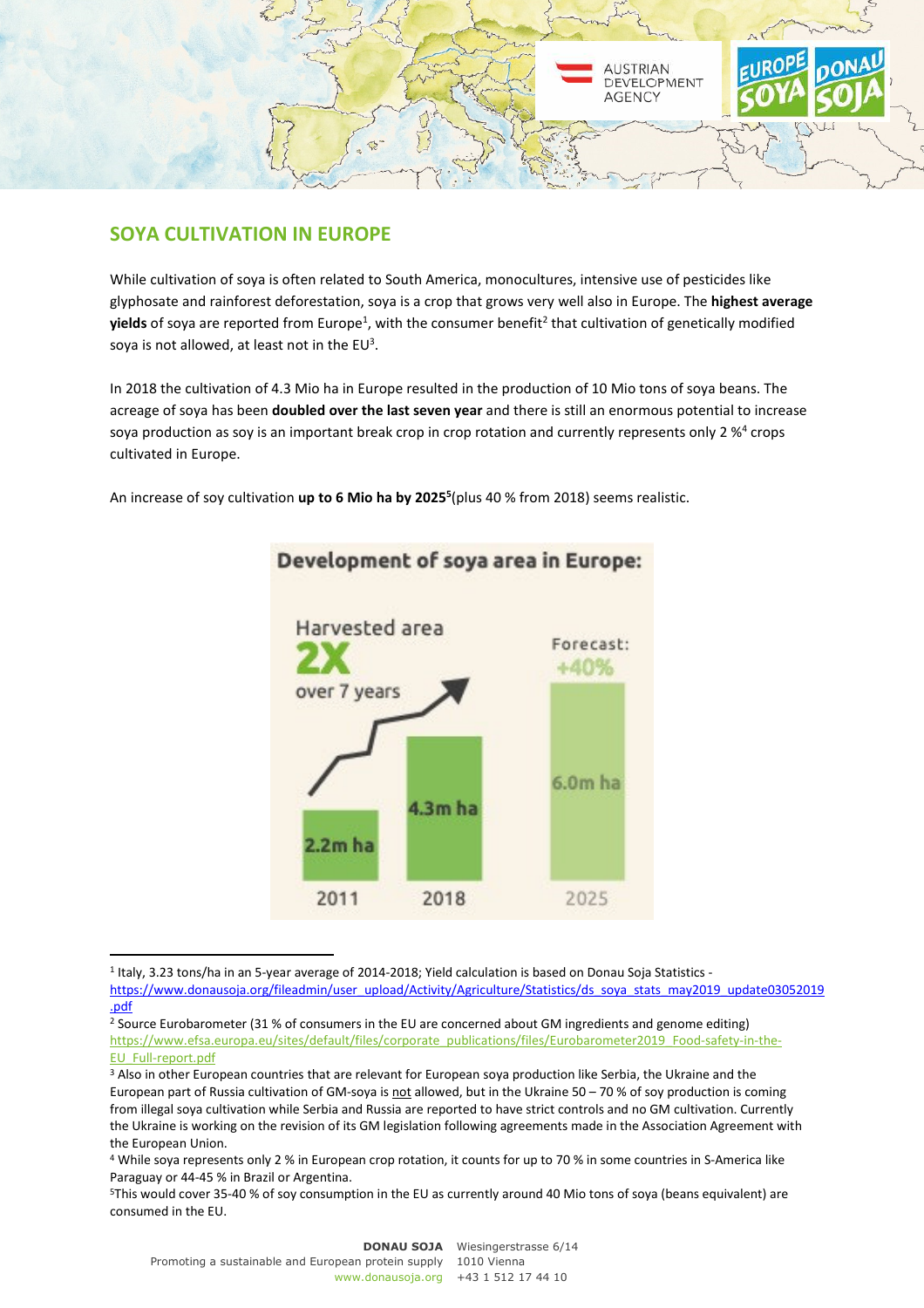

The following graph shows where soy is mostly grown in Europe<sup>6</sup>:



Interestingly 2/3 of the European soya production take place outside the European Union, mostly in the Ukraine and the European part of Russia:



|  |  |  | Soya area by country in Europe (2018): |  |
|--|--|--|----------------------------------------|--|
|--|--|--|----------------------------------------|--|

| European production (tons) in 2018 <sup>7</sup> |            |  |  |
|-------------------------------------------------|------------|--|--|
|                                                 |            |  |  |
| Ukraine                                         | 4,400,000  |  |  |
| Russia <sup>*8</sup>                            | 2,210,000  |  |  |
| Italy                                           | 1,100,000  |  |  |
| Serbia                                          | 825,000    |  |  |
| Romania                                         | 490,000    |  |  |
| France                                          | 394,000    |  |  |
|                                                 |            |  |  |
| Total                                           | 10,400,000 |  |  |

<sup>&</sup>lt;sup>6</sup> The map was based on data collected from regions of every soya producer European countries.

<sup>&</sup>lt;sup>7</sup> "Donau Soja Statistics -

https://www.donausoja.org/fileadmin/user\_upload/Activity/Agriculture/Statistics/ds\_soya\_stats\_may2019\_update03052019.p df

<sup>8</sup> European part of Russia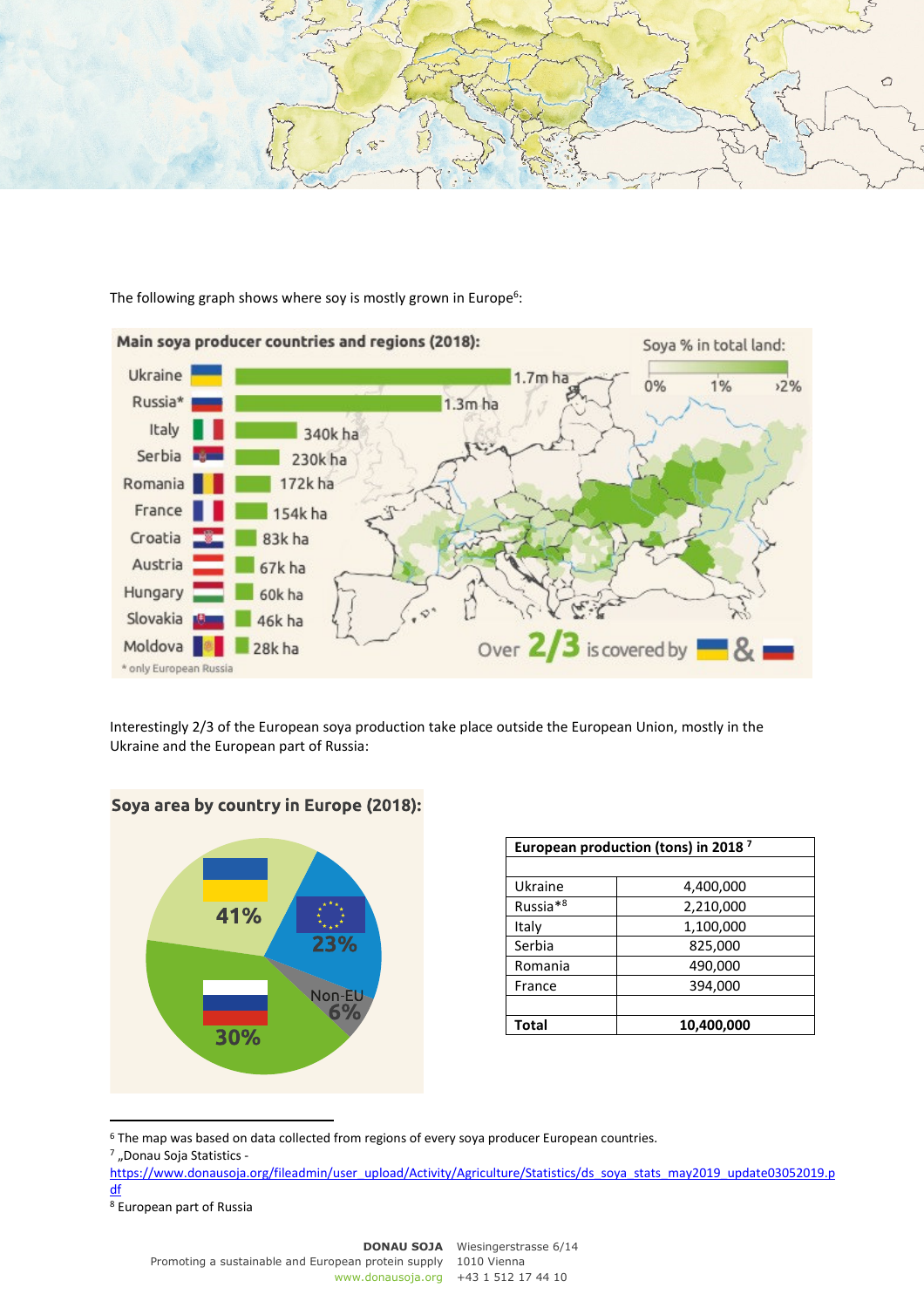

In a global comparison agricultural standards in the European Union can be considered quite high. But as demonstrated in graph 2 and 3 approximately 2/3 of European soy cultivation takes place outside the EU, particularly in countries with considerably lower standards than the EU, e.g. with respect to the use of chemicals or illegal GM cultivation.

Therefore it is important to source also European soya from certified sources: (1) to have a quality product that fulfils at least **EU levels of sustainable practices** and therefore (2) also creates a **level playing field for EU farmers** and (3) avoids double standards for European production. Additionally **Donau Soja** and Europe Soya Standards guarantee a safe and independently well inspected high quality product<sup>9</sup> that goes beyond levels of EU legislation in some areas of specific consumer concern like **Glyphosate:** Donau Soja and Europe Soya production bases on the cultivation according to a Best Practice Manual<sup>10</sup> and a ban on desiccation with substances like Glyphosate.

## **BENEFITS OF DONAU SOJA/EUROPE SOYA CERTIFICATION**

|                                        | Donau Soja (DS)/<br><b>Europe Soya (ES)</b>                                                                                                                                                                                     | European soya<br>(without certification)                                                                                          |
|----------------------------------------|---------------------------------------------------------------------------------------------------------------------------------------------------------------------------------------------------------------------------------|-----------------------------------------------------------------------------------------------------------------------------------|
| <b>Product quality &amp;</b><br>safety | Quality product according to DS/ES<br>standards                                                                                                                                                                                 | No-Name-product                                                                                                                   |
|                                        | Certification by independent certification<br>bodies                                                                                                                                                                            | No independent certification                                                                                                      |
|                                        | Controlled quality along the whole value<br>chain from field to fork                                                                                                                                                            | No security                                                                                                                       |
| <b>Land Use Change</b>                 | No land use change/ deforestation/land<br>conversion, no clearing of natural areas,<br>no cultivation in protected areas                                                                                                        | No regulation on land use change<br>except for respective national laws if<br>existing                                            |
| <b>Pesticides</b>                      | Pesticide requirements: EU legislation as<br>baseline, ban on Stockholm & Rotterdam<br>convention chemicals, ban on WHO<br>1a/1b chemicals, ban for aerial spraying,<br>no desiccation and thus no Glyphosate in<br>cultivation | No pesticide regulation except for<br>respective national laws that can be<br>much below EU legislation (e.g. Ukraine,<br>Russia) |
| Origin                                 | Independently inspected origin back to<br>the farm; isotope analysis as verification<br>tool                                                                                                                                    | No controlled origin                                                                                                              |

<sup>&</sup>lt;sup>9</sup> Donau Soja has a three staged inspection system including independent third party audits by registered certification bodies. Criteria like Origin, Non GM and pesticide residues are regularly checked by analytical tests like isotope testing, PCR analysis and pesticide analysis. <sup>10</sup> Donau Soja organisation has a strategic partnership with the Austrian Development Agency (ADA) to support the training of farmers for more sustainable agricultural practices and increase sustainable soya production in the target countries Serbia, Bosnia, Moldova and the Ukraine.